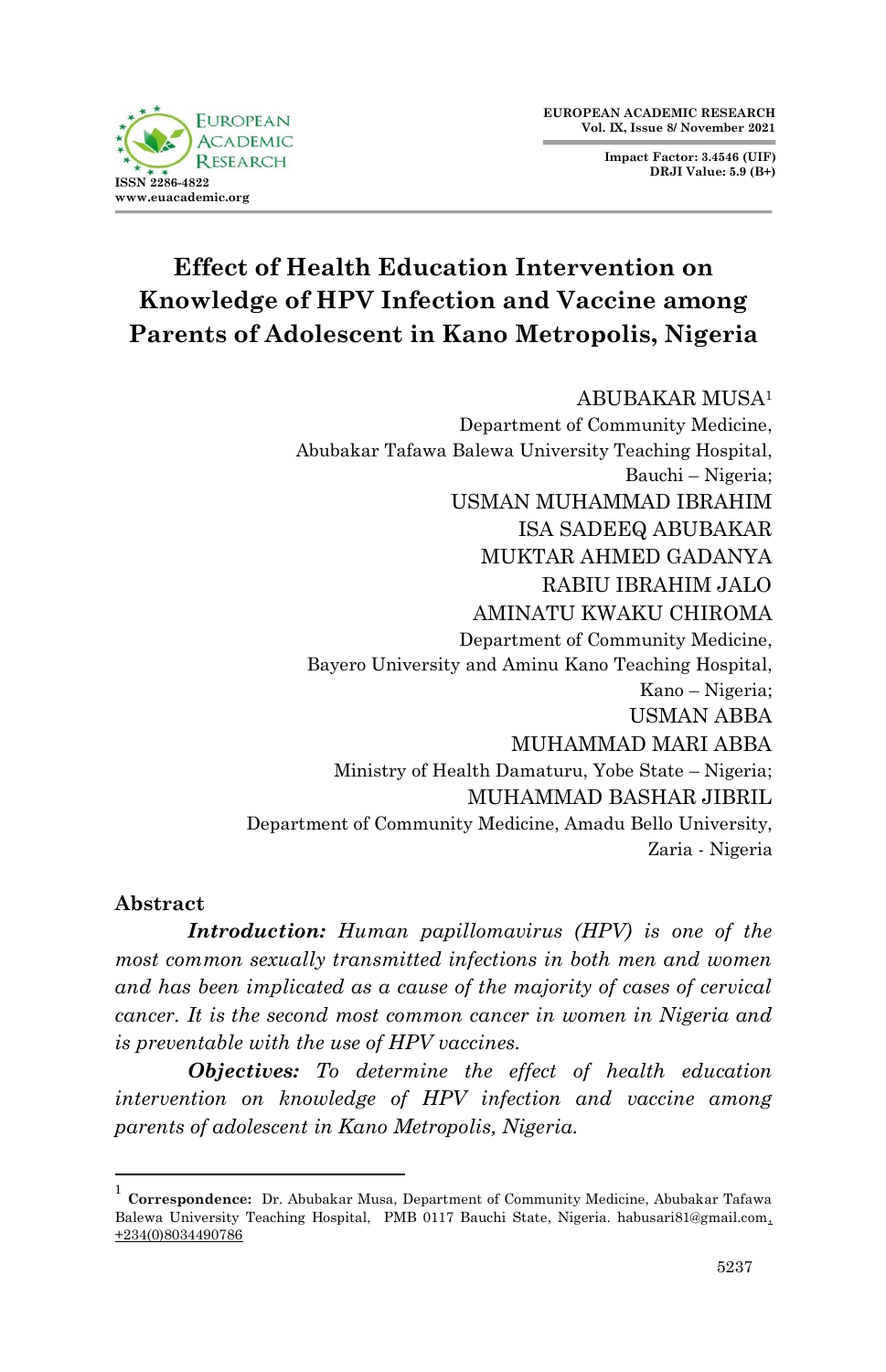*Methodology: A quasi-experimental study was conducted among 440 respondents (220 each in the intervention and control groups, respectively), The respondents were selected by multi stage sampling technique. Data was collected at pre and post- intervention using a pre-tested, interviewer-administered questionnaire. Respondents in the intervention group received health education intervention and data were analysed with SPSS version 20.0 at 5% α level of significance.*

*Results: The mean ± (standard deviation) ages of the respondents in the intervention and control groups were 44.6 ± 11.46 and 44.7 ± 11.10 years, respectively. The respondents' knowledge of HPV infection and vaccine in the intervention and control groups at baseline were 26.3% and 22.3% respectively. Post intervention, it increased to 65.9% in the intervention group*  $(p \le 0.001)$  *and 24.8% in the control group. After adjusting for confounders the independent predictors of knowledge of HPV infection and vaccine were education [aOR=0.3, 95% CI (0.13-0.91)], while those who had no formal education were 70% less likely to have good knowledge of HPV infection and vaccine and occupational status [aOR=3.1, 95% CI (1.29- 7.67)], while parents that are employed were three times more likely to have good knowledge of HPV infection and vaccine.* 

*Conclusion: Health education intervention was found to be effective at improving the knowledge of HPV infection and vaccine in the intervention group. A sustained health education programme and use of multiple media channels to educate the parents of adolescents would invariably reduce the infection and its consequences.* 

**Keywords:** HPV, vaccine, knowledge, health education, Kano

## **INTRODUCTION**

Human Papilloma Virus (HPV) is a sexually transmittable infection that infects approximately  $70\%$  of people during their lifetime.<sup>1</sup> It can cause several types of cancers such as anal and penile cancer, cancer in the head and neck area as well as cervical cancer; the latter being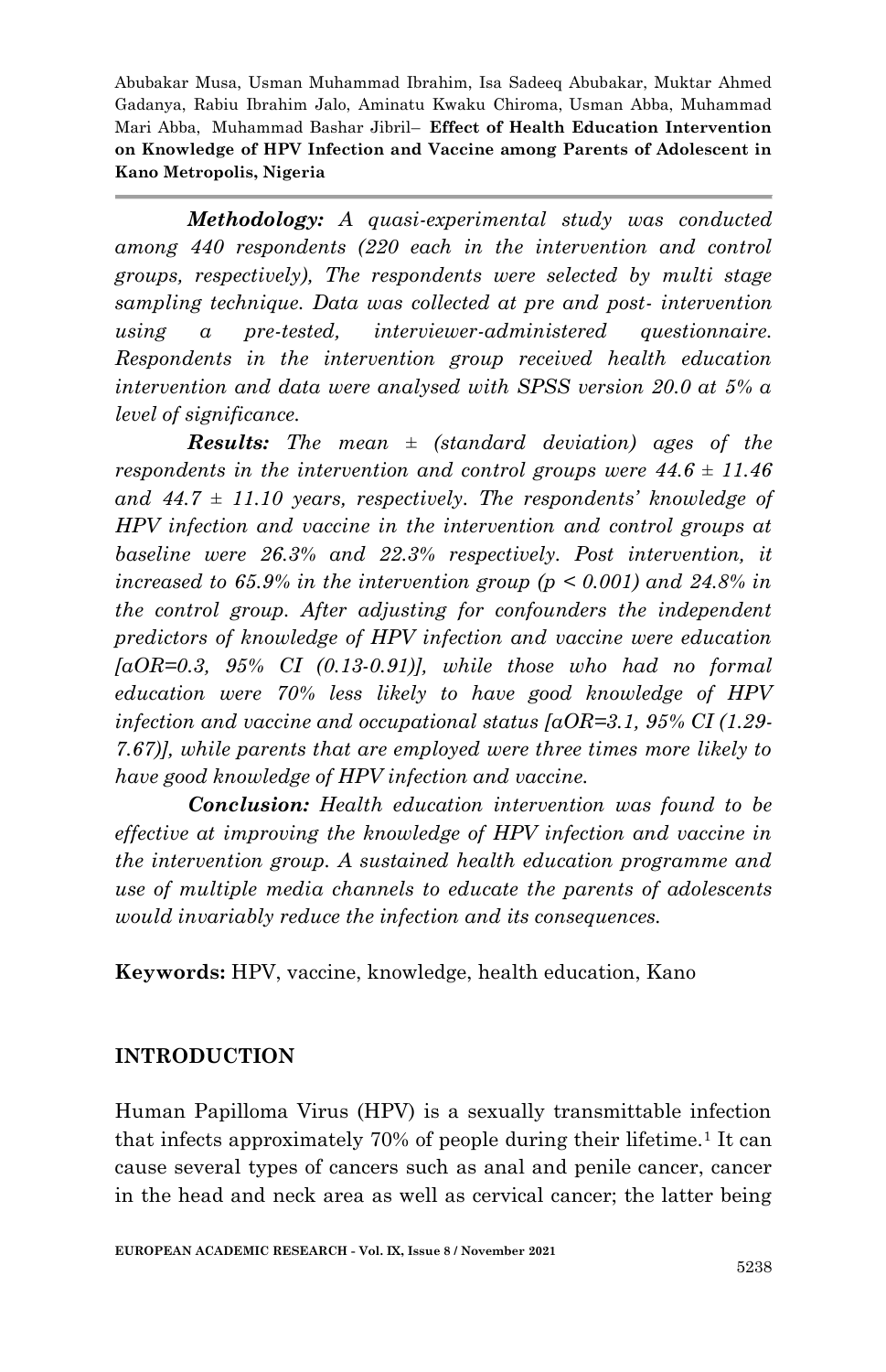the most frequently occurring HPV-related cancer.<sup>1</sup> Global prevalence of HPV infection is about 11-12% and Nigeria has reported overall HPV prevalence of up to 26.3.<sup>2</sup> Every year, about 528,000 women around the world are diagnosed with cervical cancer and about 266,000 women die from the disease.<sup>3</sup> Cervical cancer ranks as the second most frequent cancer among women in Nigeria, with about 47 million women aged 15 years and older being reported to be at risk of developing cervical cancer, almost 14,089 Nigerian women are diagnosed with cervical cancer and 8240 die from the disease yearly.<sup>3</sup> About 23.7% of women and 73% of men in the general population in Nigeria carry HPV genital infection which can lead to different malignant lesion.<sup>4</sup> HPV vaccination is the primary measure currently recommended to prevent the infection, a quadrivalent vaccine was approved by the Food and Drug Administration (FDA) in 2006 against HPV 16 and 18 as well as HPV 6 and 11 (6 and 11 are responsible for benign ano-genital warts and recurrent respiratory papillomatosis) and in 2009, a bivalent vaccine was also approved by the FDA in October 2009 against HPV types 16 and 18 (these two types cause 70% of cervical cancers in most part of the world).<sup>5</sup> Both vaccines are effective when administered prior to infection with HPV, which is acquired by most individuals shortly after sexual debut.<sup>6</sup>

HPV vaccines offer the best protection to women and men who receive the recommended three doses in the appropriate sequence and have time to develop an immune response before becoming sexually active. Initiation of HPV vaccination is recommended for girls and boys beginning when they are aged 9 to 13 years.<sup>7</sup> But after review by The Centres for Disease Control and prevention (CDC) it recommended that 11 to 12 year old to receive two doses of HPV vaccine at least six months apart rather than the previously recommended three doses to protect against cancers caused by HPV infections. Teens and young adults who start the series of HPV vaccines later, at ages 15 through 26 years will still need three doses of HPV vaccine to protect against cancer-causing HPV infection.<sup>8</sup>

HPV vaccine was licensed in Nigeria since April 2009, The vaccine is available at some private and public hospitals in Nigeria at a cost ranging between nine thousand naira to fifteen thousand naira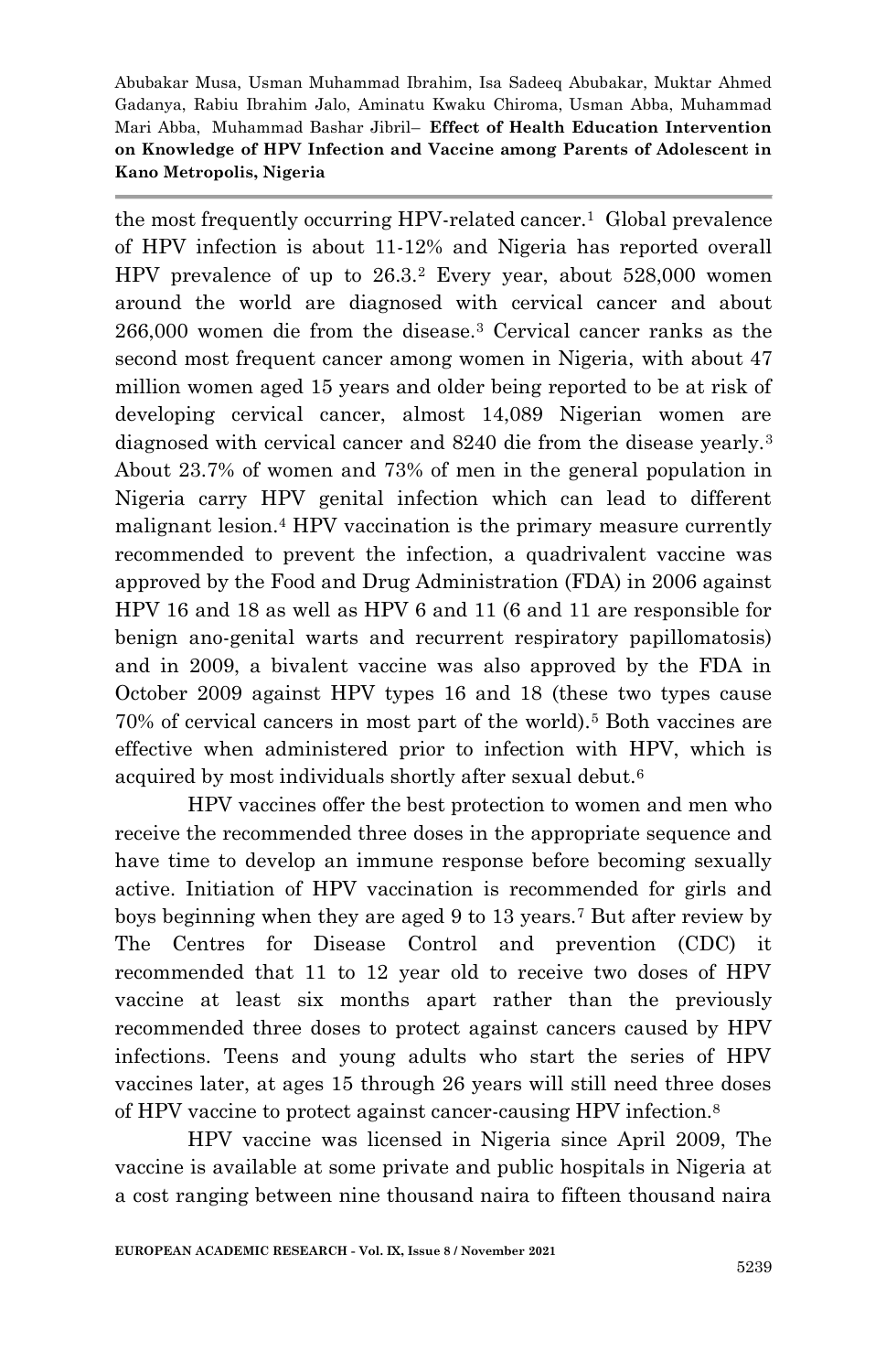(N9,000:00 - N15,000:00) per dose, however, very few adolescents have been immunised against HPV since its introduction but National Primary Health Care Development Agency is working hard to introduce it into the routine national immunization schedule.<sup>9</sup> Despite this, there are still gaps in level of parents' knowledge of HPV infection and vaccine especially in northern Nigeria where parents are suspicious and hesitant to vaccinate their children. Health education would be effective for improving knowledge of HPV infection and vaccine among parents. World Health Organization (WHO) also issued a position paper on HPV vaccination, it recommended that routine HPV vaccination be included in national or state-wide immunization programmes provided that cervical cancer or other HPV-related disease prevention measures are a public health priority for the country.<sup>9</sup> Knowledge of HPV infection and genital cancers are some of the significant predictors of readiness to accept HPV vaccine.<sup>10</sup> However, improving the knowledge about HPV infection and vaccine through health education has potential to increase vaccination rates among adolescents.<sup>10</sup> Educational interventions on HPV knowledge and vaccine were found to be effective by increasing HPV knowledge scores in the intervention group. Similarly, a study documented raised demand for HPV vaccine among parents through provision of health information.<sup>10</sup>

Educational instruction on HPV-related diseases has been demonstrated to effectively raise HPV knowledge and vaccine acceptability in many countries.<sup>11</sup> Adequate knowledge is a prerequisite for making informed decisions to accept the vaccine. For this reason, providing information (to improve knowledge) is essential.<sup>12</sup> Parents also indicated that one of the main reasons why their daughters have not received HPV vaccine is a lack of information about HPV and the vaccine, Therefore education interventions are potentially effective strategy for increasing HPV vaccination, but few educational interventions addressed these in Nigeria, rather more emphasis has been on cervical cancer screening which is a secondary preventive measure.<sup>12</sup> Health education is a key intervention for improving knowledge, attitude and practice for many health issues, and is therefore pertinent to study its value in shaping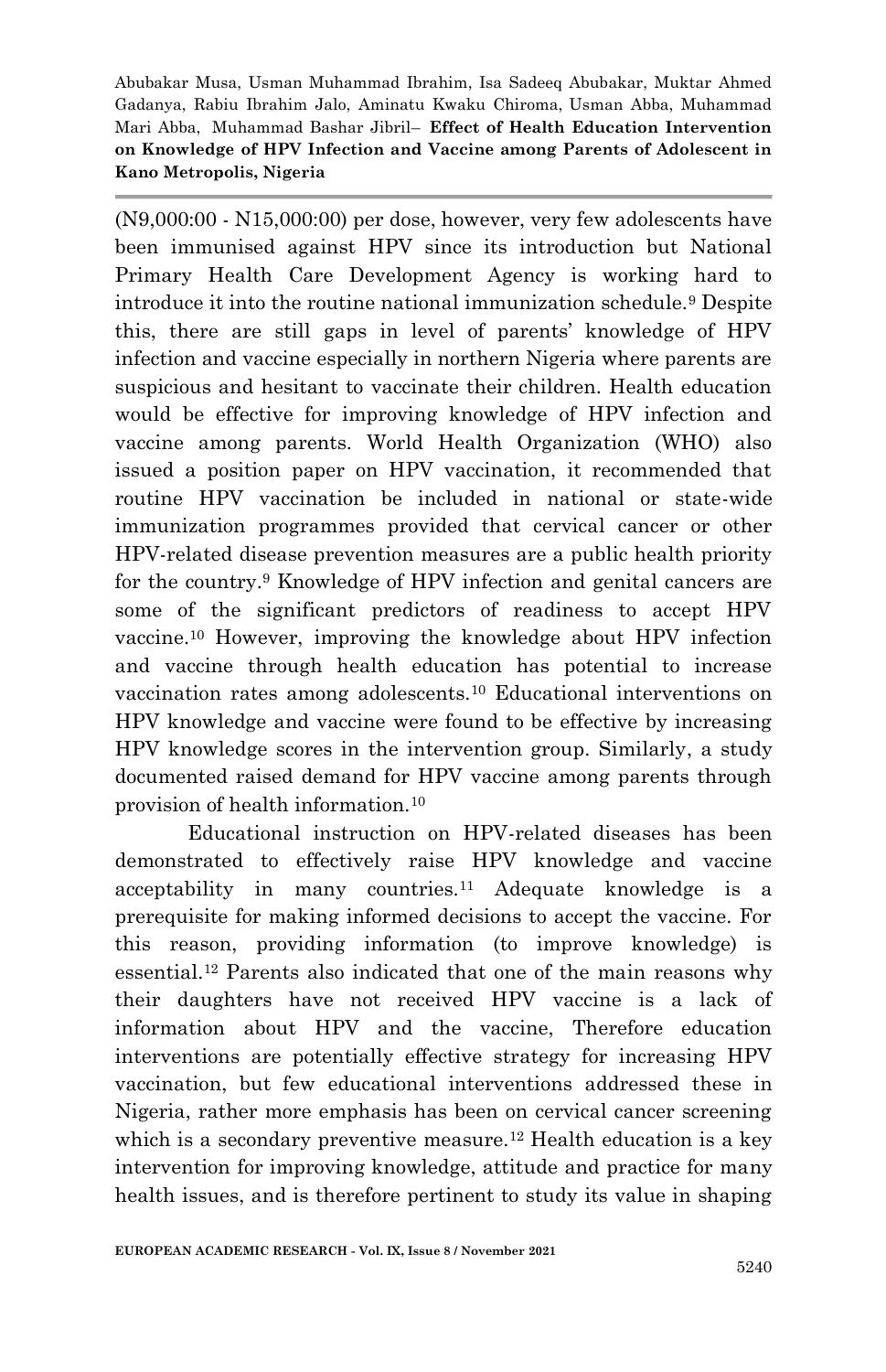HPV upcoming programme in Nigeria that would improve access to HPV vaccine for both genders.<sup>27</sup> This is to assess the effect of health education intervention on knowledge of HPV infection and vaccine among parents of adolescent and the findings can help in addressing the identified gap by the stakeholders.

## **METHODOLOGY**

#### **Study area**

Kano metropolis is located in Kano State North-western geo-political zone of the country and the most populous, second most industrialized state in Nigeria, a centre of commerce and the economic nerve centre of the north. The predominant language is Hausa/Fulani and considerable proportion is made up of Igbo, Yoruba, Kanuri, Egbira, Igala and other many other tribes while Islam is the predominant religion then Christians and followers of other religions.<sup>13</sup>

Administratively, the State has 44 Local Government Areas with a population of  $9,383,682$  million people,  $4,844,128$  (51%) males and 4,539,554 (49%) females, according to the 2006 census by the National Population Commission,<sup>13</sup> and majority of the inhabitant are in metropolitan LGAs.<sup>14</sup> However, according to United Nation Population Fund (UNFPA) 2017 the adolescents population in Kano State was 19.4% male and 18.8% female.<sup>33</sup> The Multiple Indicators Cluster Survey 2017 showed that Kano State has vaccination coverage of  $16.5\%$  for routine immunization.<sup>107</sup> and HPV vaccine is available only in private facilities in Kano metropolis.

## **Study sites**

The study was carried out in Kano metropolis. The metropolis is made of eight Local Government Areas (LGAs) consisting of Kano municipal, Dala, Fagge, Gwale, Kumbotso Nassarawa, Tarauni, and Ungoggo LGAs.<sup>15</sup> Tarauni and Gwale were selected by simple random sampling technique and assigned by toss of coin into intervention and control LGA respectively, Tarauni and Gwale has a distance of about 15km apart.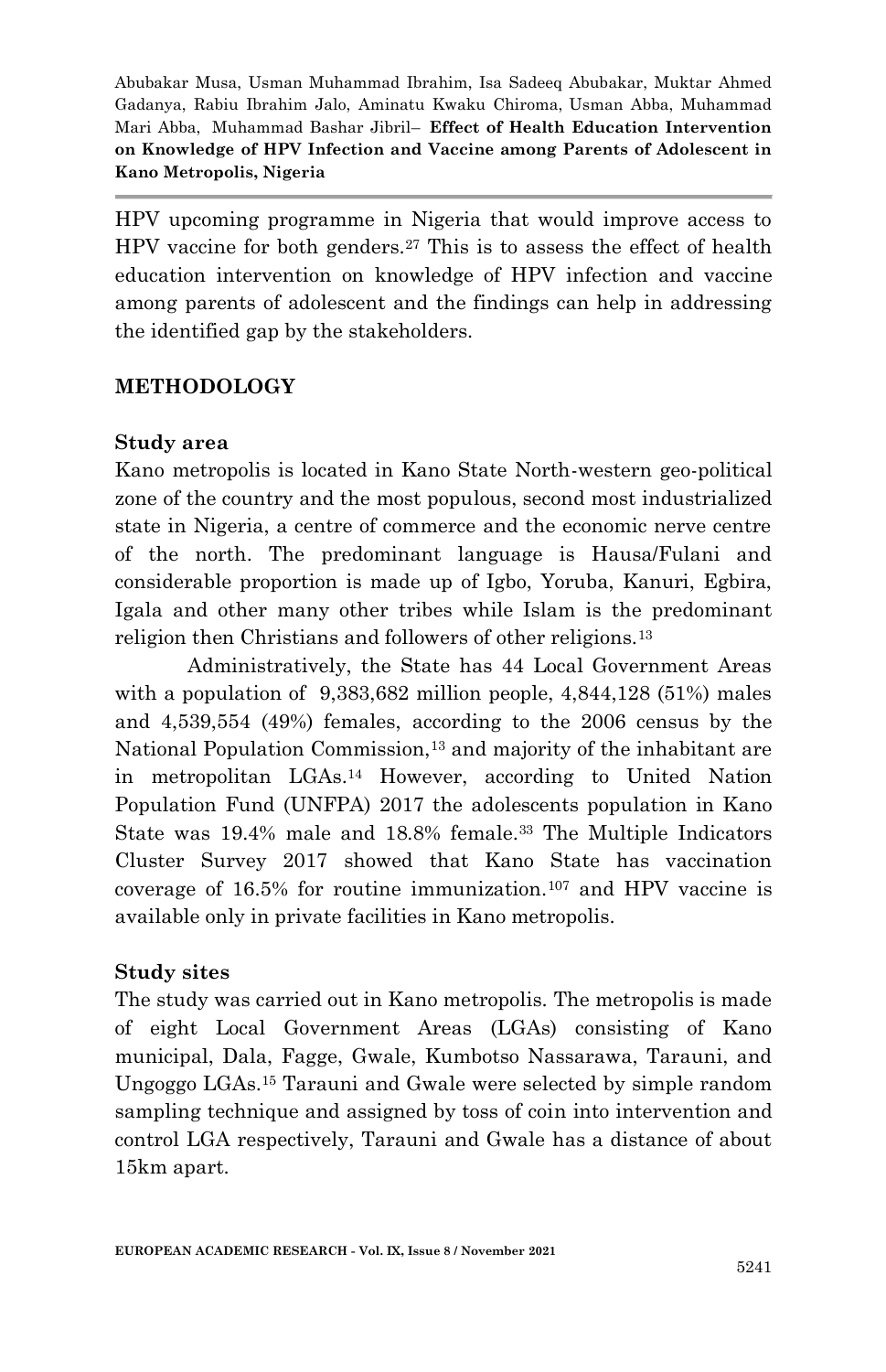#### **Study design**

Quasi-experimental design with pre and post-intervention data collection was used.

## **Study population**

Parents of adolescent residing in the intervention and control LGAs for at least six months were included while parents who have already vaccinated their adolescent and those that were not around during the study were excluded.

## **Sample size estimation**

Sample size was calculated using formula for determining minimum sample size for comparing proportions,<sup>16</sup> with  $Z_a = 1.96$ , the probability of type II error (β) of Power at 80%=0.84. Possible nonresponse of 10% was factored into the estimated sample size. Hence, an estimated sample size of 220 was obtained per community.

## **Sampling technique**

A multi-stage sampling technique was used with five stages for this study.

## **Stage one: Selection of intervention and control LGA**

Two metropolitan LGAs (25% of the LGAs) were randomly selected from the eight metropolitan LGAs in the state using simple random sampling by balloting and then using a simple toss of coin to assigned intervention and control LGA respectively. Tarauni and Gwale were selected and assigned by toss of coin into intervention and control LGA respectively.

## **Stage two: Selection of wards from the selected LGAs**

Three wards (25% of the wards) were selected from the list of Ten (10) wards in each Local Government Area (Tarauni intervention LGA and Gwale control LGA) using simple random sampling by balloting.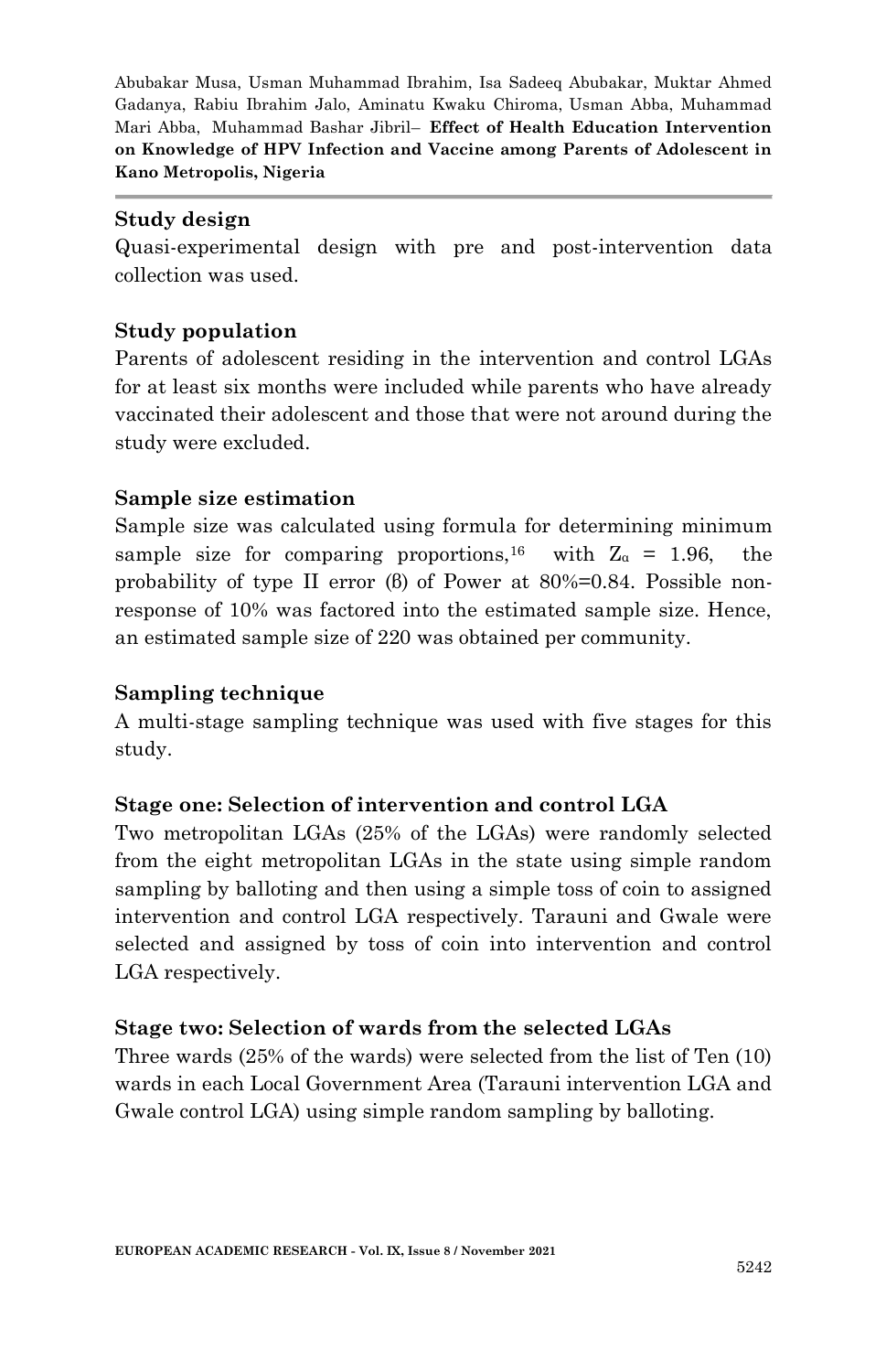#### **Stage three: Selection of settlements**

One settlement (25% of the settlements) was selected using simple random sampling by balloting from the list of all settlements in each selected ward. The 3 selected wards in Tarauni LGA had 3, 4 and 3 settlements respectively. One settlement was randomly selected by balloting from each selected ward. The 3 selected wards in Gwale LGA each had 3 settlements. One settlement was randomly selected by balloting from each selected ward. (Three settlements were selected in the study and control communities respectively).

## **Stage four: Selection of houses**

Systematic sampling method was used to determine the sampling interval by dividing the number of houses by the sample size allocated proportionately to each settlement.

After calculating the sampling interval, the first house (starting point) was identified by selecting a random number between one and the sampling interval (by balloting method). Subsequent houses were then identified by adding the sampling interval to the serial number of the first sampled house. When more than one household was found in a house, one was selected by balloting and when a compound or storey building was found only one household was randomly selected by balloting. In the sampled houses with no eligible respondent, the next house was selected.

## **Stage five: selection of the respondents**

In the household a parent of adolescent was approached to ascertain eligibility. When a parent of adolescent that satisfied the eligibility criteria, informed consent was obtained and interviewed. Where more than one parents of adolescent are eligible, one was selected using simple random sampling by balloting.

## **Data collection method**

An interviewer–administered, pre-tested, questionnaire adapted from previous studies,  $17,18$  was used to collect data from the eligible respondents pre-intervention and six months post intervention. Four research assistants were recruited and trained for this study (2 males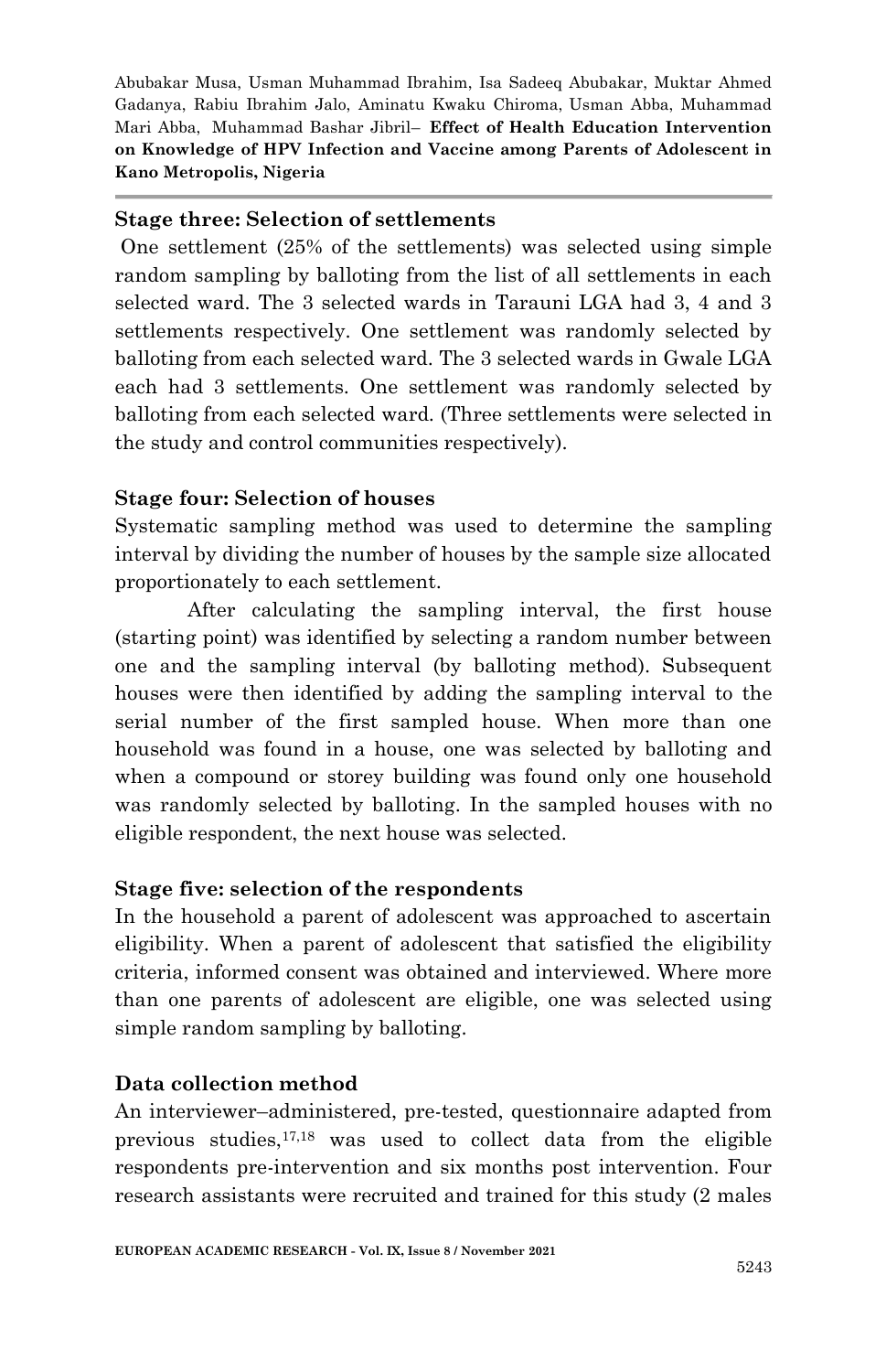and 2 females). They were trained four days which covered the objectives of the study, questionnaire administration, ethical issues in research, communication skills, health education and 25 purposively selected parents of adolescent were studied in pretesting the data collection tool outside the study area.

Health education intervention were carried out in batches in the intervention community only and same health education was given to the control community after data collection so that they would also benefit from the information given to the intervention community. Methods employed in the health education include lectures (power point presentation on topics that covered HPV infection and HPV vaccine, diseases associated with HPV infection, vaccine recommendations, dosage schedule, vaccine efficacy, safety, myths and misconceptions). Pamphlets were distributed to the participants and monthly SMS reminder was sent on the content of health education. ) an incentive of free medical check-up including checking of blood pressure, weighing and sugar level was done for each participant.

## **Data Management**

A fifteen point scale,  $17, 18$  was used to score knowledge, a point for each correct answer was given and no point was given for No or I don't know answers, the score was then used to grade knowledge of the respondents based on previous studies as having good 11-15, fair 8-10 and poor 0-7 knowledge respectively.

## **Statistical Analysis**

All data collected were entered into excel spread sheet and subsequently checked for errors and consistencies then analysed using the IBM SPSS version 20.0.

Means (and standard deviations), medians (and interquartile range) and proportions of the socio-demographic variables of parents of adolescent in the intervention and control communities were calculated and compared. At bivariate level, Chi square test was used to find difference in categorical variables between the intervention and control communities at baseline, while independent t-test and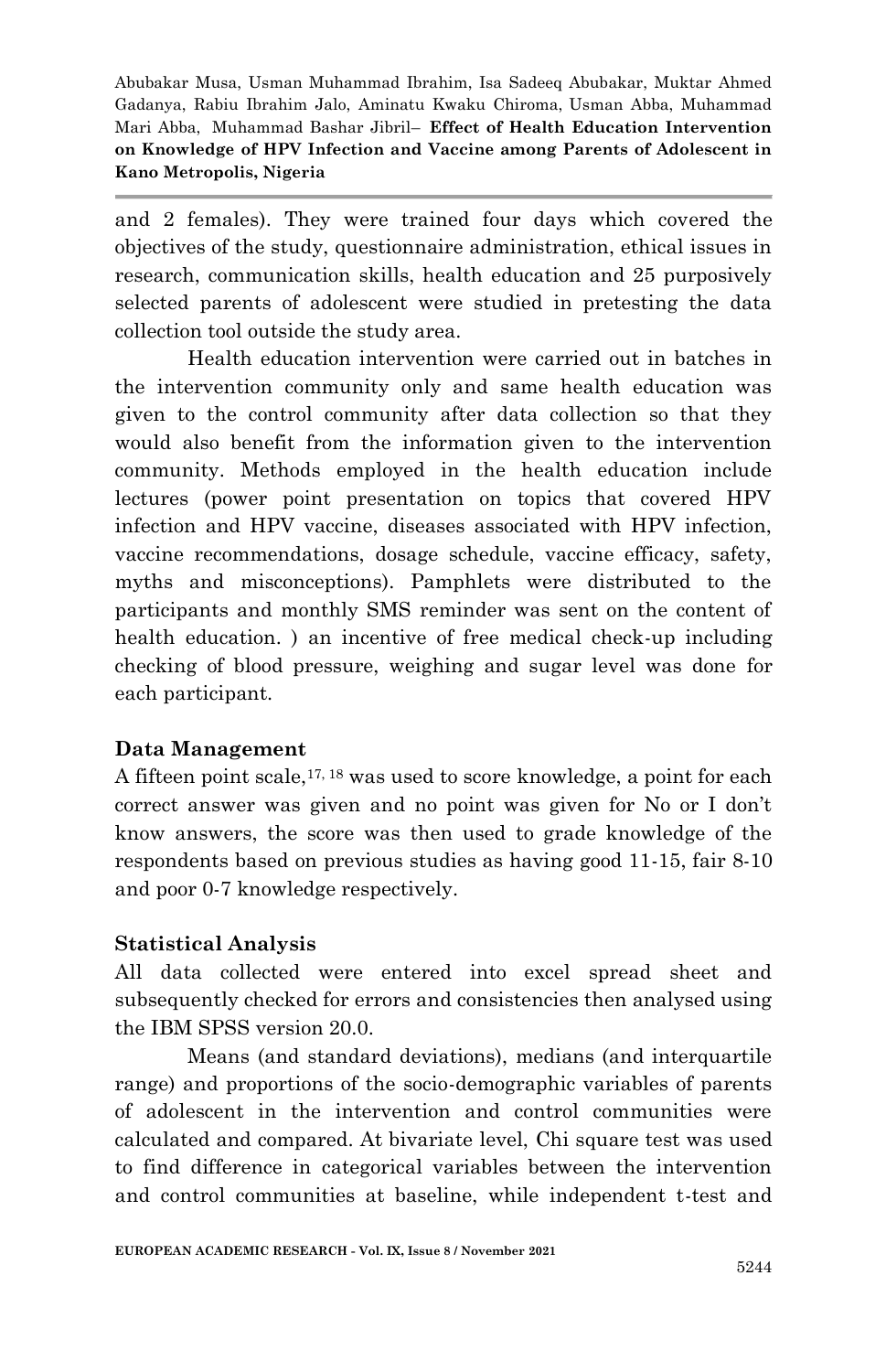Mann Whitney -U test were used to test for differences in quantitative variables. After the intervention, only differences for knowledge of HPV infection and vaccine were tested. Furthermore, Chi square test was used to identify factors associated with knowledge of HPV infection and vaccine in both intervention and control communities pre-intervention and post-intervention. McNemar's test was used to compare the respondents' knowledge of HPV infection and vaccine at baseline and end line in each community. In all test of significance, P<0.05 was considered statistically significant.

At multivariate level, variables that were statistically significant at bivariate analysis and p<0.10 were subjected to binary logistic regression analysis to obtain adjusted odds ratio with 95% confidence intervals for predictors of knowledge HPV infection and vaccine.

## **Ethical Considerations**

Ethical approval for the study was obtained from Aminu Kano Teaching Hospital and Kano State Health Research-Ethics Committee (NHREC/21/08/2008/AKTH/EC/2564 and MOH/off/797/T.I/1741). The written informed consent was obtained from all the respondents that participated in the study using consent forms and was given to those who can read to sign before the questionnaire was administered. For those who cannot read and write, details of the consent form was explained to them so that they append their thumbprint to the form to indicate consent. The Helsinki declaration was respected throughout the research.<sup>19</sup>

## **Results**

The response rates among the respondents were 96.8% and 96.0% for intervention and control community, respectively. At postintervention survey, the attrition rates were 6.8% and 8.2% for intervention and control community respectively.

## **Socio-demographic characteristics**

The mean ages  $(± Standard Deviation, SD)$  of the respondents in the intervention and control community were 44.6±11.46 and 44.7±11.10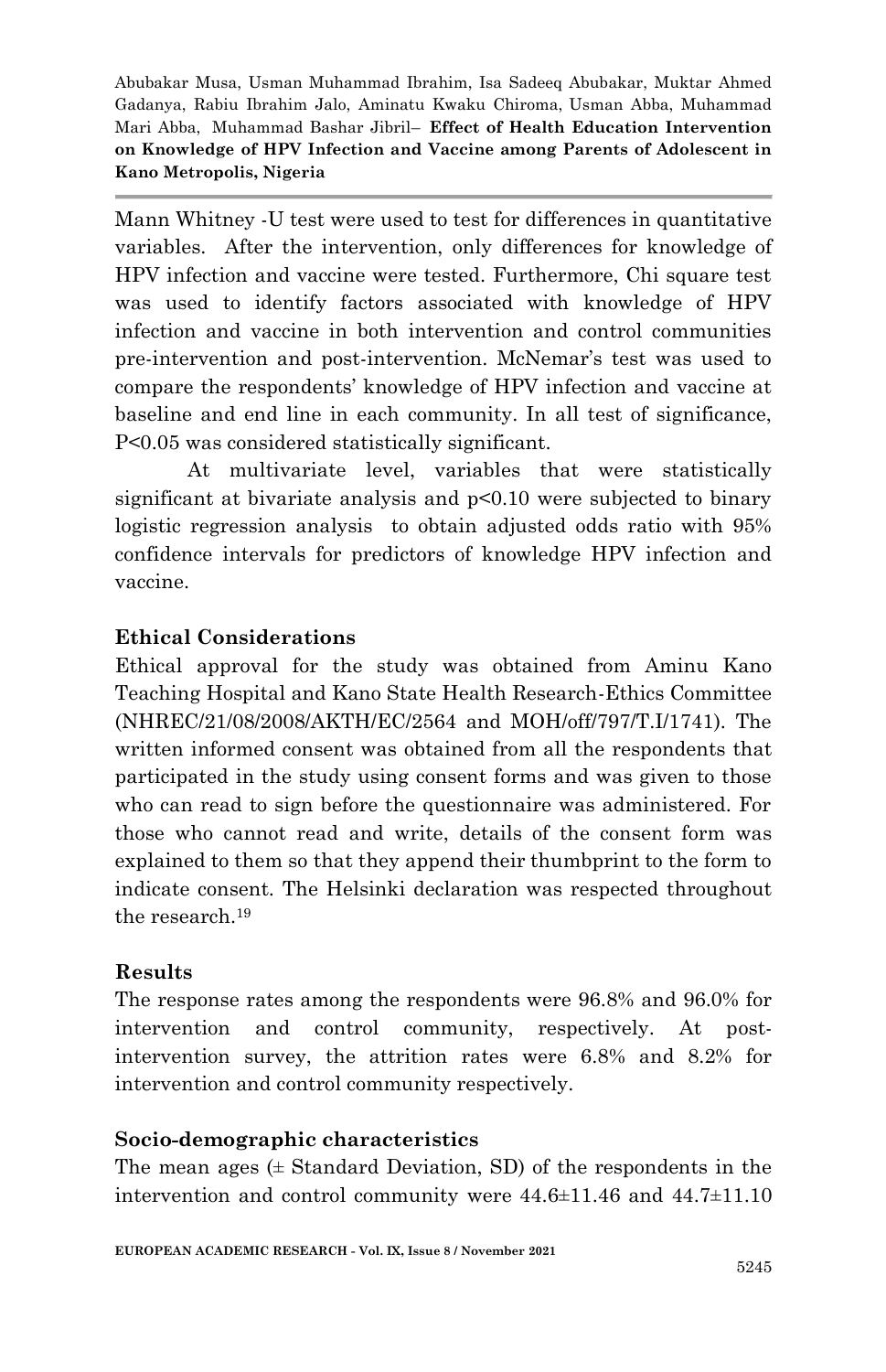years, respectively. More than half of the respondents were males. In terms of educational status (31.0% and 33.6% in the intervention and control community) had secondary level of education. A high proportion of the respondents in the intervention and control communities (46.5% and 46.4%) were artisans. However, (61.0% and 57.8%) of the respondents in the intervention and control groups had income below minimum wage with their medians of: ₦22,000 (interquartile range ₦40000) and ₦20,000 (interquartile range  $\text{N42000}$  respectively (Mann-Whitney U; p = 0.067). There was no statistically significant difference in the socio-demographic characteristics of respondents in both communities as shown in Table 1.

## **Levels of knowledge of HPV infection and vaccine**

At baseline, 26.3% and 22.3% of the respondents in the intervention and control communities had good knowledge of HPV infection and vaccine. There was no statistically significant difference between the overall knowledge of both communities at baseline but after the intervention, 65.9% and 24.8% of the respondents in the intervention and control communities had good knowledge of HPV infection and vaccine. There was statistically significant difference of good knowledge of HPV infection and vaccine in the intervention community when compared to the control community  $(p<0.001)$  as shown in Figure 1.

# **Effect of health education intervention on knowledge of HPV infection and vaccine**

There was an increase of 39.6% in the good knowledge at the post intervention among respondents in the intervention community and the increase was statistically significant ( $p$ < 0.001). There was an increase of 2.5% in the proportion with good knowledge in the control community post-intervention but the increase was not statistically significant ( $p = 0.71$ ) as shown in Figure 2.

Educational status ( $p = 0.004$ ) and occupation ( $p = 0.001$ ) of the respondents in both communities were significantly association with knowledge of HPV infection and vaccine and there was also a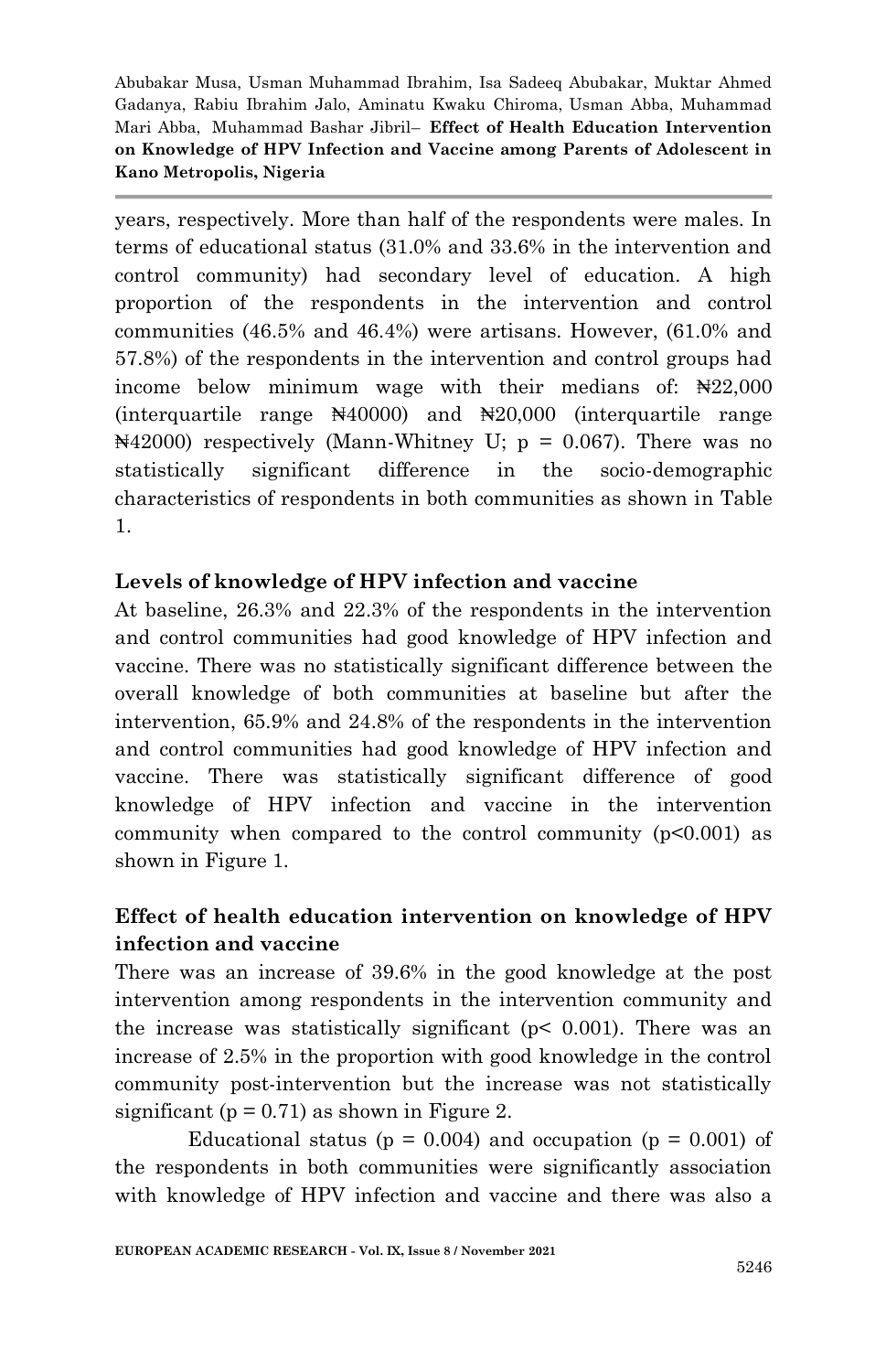significant association between knowledge of HPV infection and vaccine with age ( $p = 0.013$ ) and monthly income ( $p = 0.046$ ) of the respondents in the control community. Educational status and occupation were significant predictors of knowledge of HPV infection and vaccine among respondents in both communities. Respondents that are employed in the intervention group were three times more likely to have good knowledge of HPV infection and vaccine when compared to their unemployed counterparts  $(p = 0.012)$ . Similarly those who had no formal education were 70% less likely [aOR=0.3, 95% CI (0.13 – 0.91)] to have good knowledge of HPV infection and vaccine (p =0.038) as shown in Table 2/3.

## **DISCUSSION**

Despite the vaccine being available in Nigeria since 2009, before the intervention there was high proportion of the respondents with poor knowledge of HPV infection and vaccine in the intervention and control community respectively, this concurs with the finding reported from Kano State, Nigeria.<sup>20</sup> but is lower than the figure obtained from Lagos State, Nigeria which also reported poor knowledge of HPV infection and vaccine.<sup>18</sup> The variation may be due to differences in educational level and socio-economics status of the two states.

The educational intervention in this study has effectively raised knowledge of HPV infection and vaccine in the intervention community. After the educational intervention there was an increase in knowledge by a factor of 39.6% in good knowledge among respondents in the intervention group. The proportion of respondents with good knowledge increased from 26.3% to 65.9% in the intervention group and this increase was statistically significant. Though an increase of good knowledge of 2.5% was seen in the control group, it was not statistically significant. This finding conforms with studies in Nigeria,<sup>10</sup> Egypt,<sup>21</sup> India,<sup>22</sup> and China.<sup>11</sup> These findings further buttresses the importance of health education intervention in improving the knowledge of HPV infection and vaccine of the respondents in the intervention community.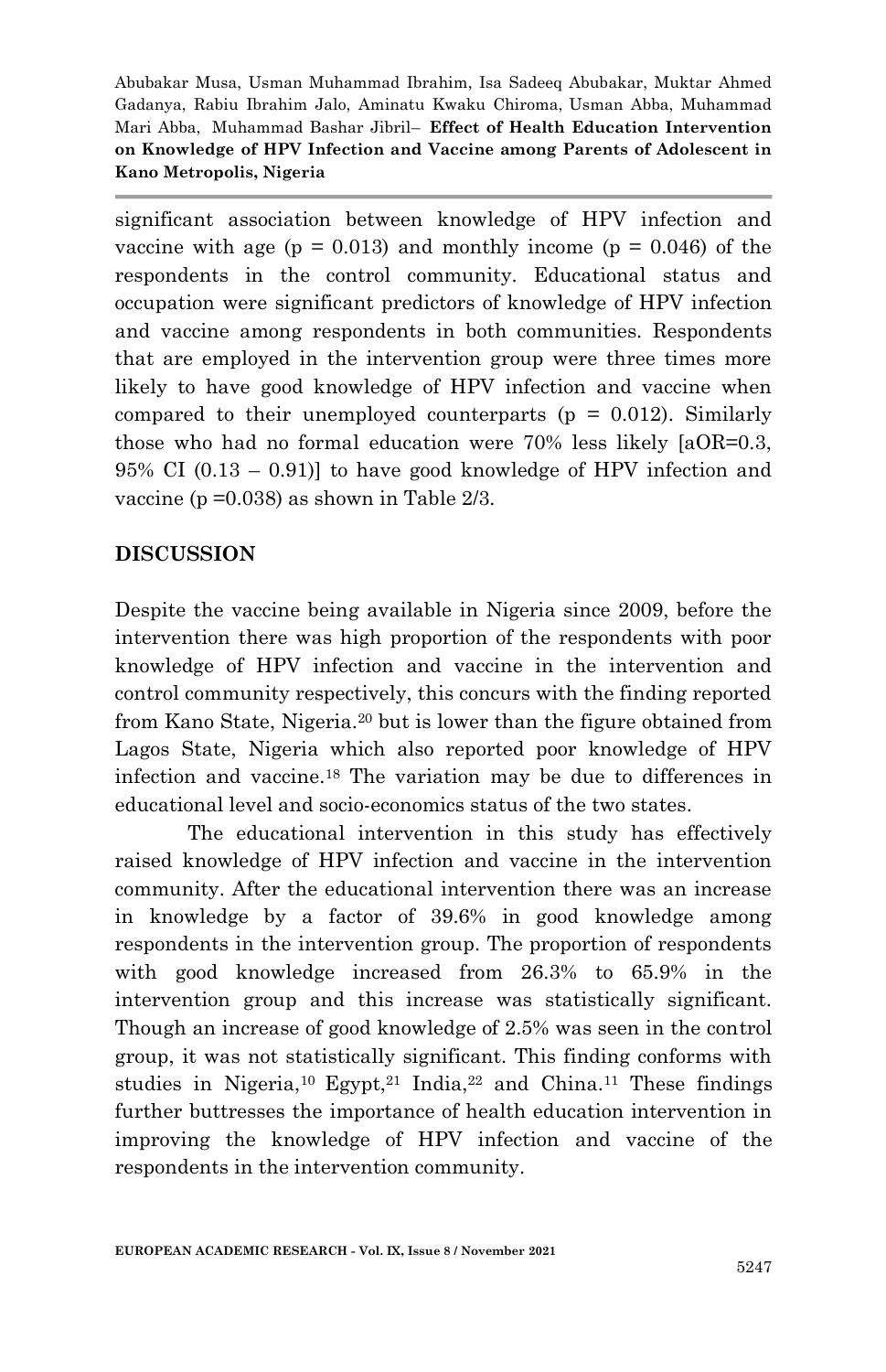At base line, respondents with formal education had more knowledge of HPV infection and vaccine than those with non-formal education in both communities. Education is strongly linked with health status and studies conducted in Nigeria and other countries have separately showed a clear relationship between high education and knowledge of HPV infection and vaccine in Nigeria, Egypt and India.10,21,22 Education has been shown to promote understanding of health related message, increase awareness of HPV infection and vaccine, and promote informed decision making by parents and their adolescents.12,23,24,25,26 However, respondents that were less than forty years of age had good knowledge of HPV infection and vaccine than those with age above forty years in the control community as it conforms with study26 that showed participants less than forty years of age had more knowledge about HPV infection and vaccine than the older participants.

In this study, respondents that were employed were found to have a good knowledge of HPV infection and vaccine than their counterparts who were unemployed in both communities which conform to the study in China.<sup>27</sup> Civil servants are more likely to have better education than their counterparts.

Monthly income was found to influence knowledge of HPV infection and vaccine as respondents with monthly income above national minimum wage tends to have good knowledge of HPV infection and vaccine than those with monthly income below minimum wage in the control group. This is consistent with the study findings of industrialized countries<sup>28, 26, 29</sup> and the findings from Nigeria,<sup>30</sup> Ghana<sup>31</sup> and Pakistan<sup>32</sup> indicate that, those with monthly income below minimum wage had poor knowledge of the infection and the vaccine which is keeping with this study. This variability may be explained by the peculiarity of developing countries where the trends of poverty remain unchanged.

## **CONCLUSION**

Low level of knowledge of HPV infection and vaccine was observed before intervention in both communities but following the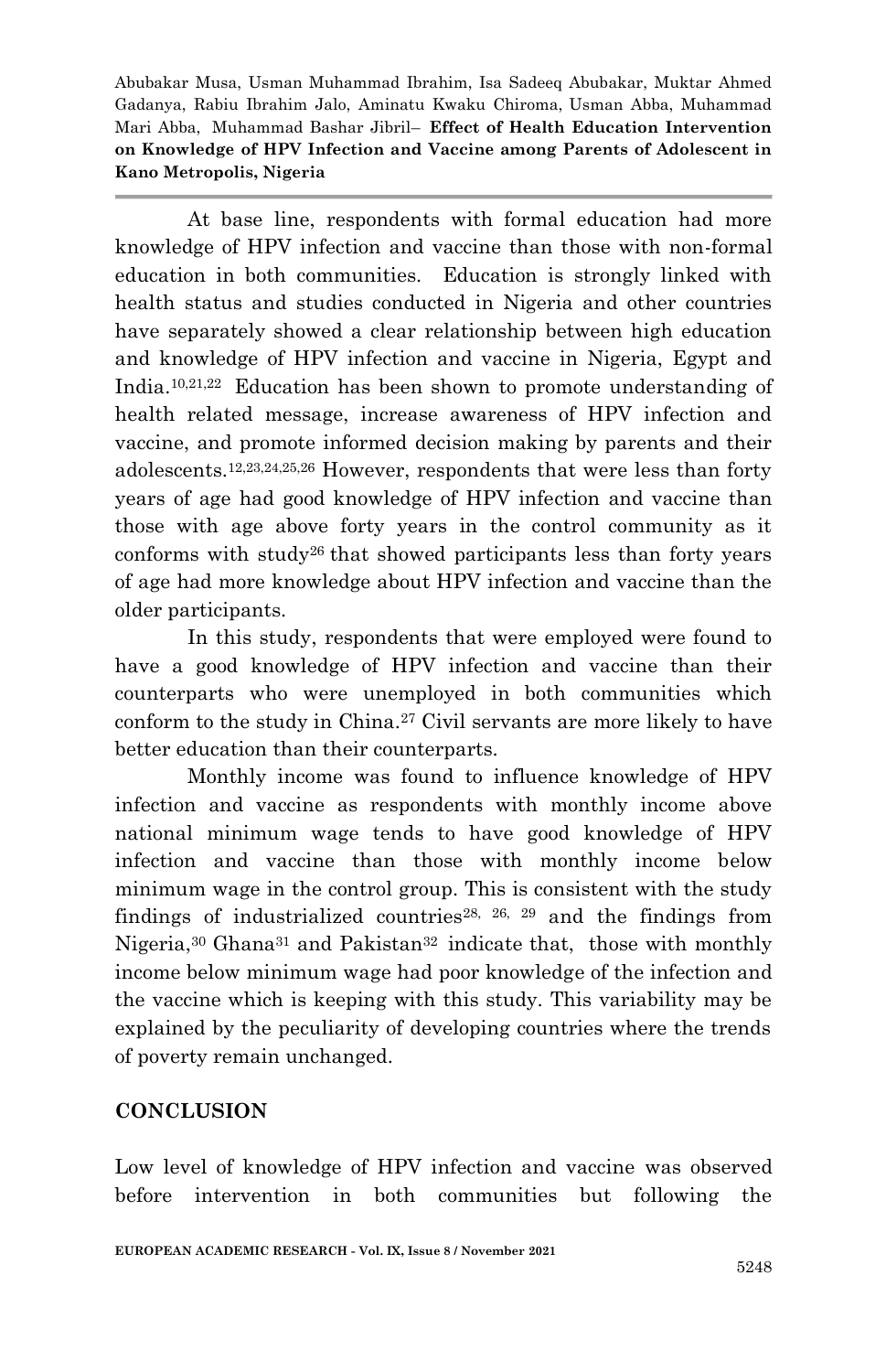intervention, there was a statistically significant increase in the knowledge of HPV infection and vaccine among the respondents in the intervention community only. Health education intervention was found to be effective at improving the knowledge of HPV infection and vaccine; there is need for the sustained effort which will reduce the rate of HPV infection.

#### **What is already known on this topic**

Study on effect of health education intervention on knowledge of HPV infection and vaccine among parents of adolescent was previously studied in Nigeria

## **What this study adds**

It provides data on Effect of health education intervention on knowledge of HPV infection and vaccine in Kano Metropolis

## **REFERENCES**

1. Stafne T. Human Papilloma Virus Awareness , Knowledge and Vaccine Acceptance among Norwegian Adolescents. 2014;71. (accessed on 22/12/2017).

2. Ashaka O, Omore AA, Nasir AI, Agbede OO. The Burden of Human Papillomavirus Infections Among Women in Nigeria: a Review Update. Journal of Appl. Virol. 2016;5(2):3–13.

3. Umeh IB, Nduka SO, Ekwunife OI. Mothers' willingness to pay for HPV vaccines in Anambra State, Nigeria: A cross sectional contingent valuation study. Cost Effectiveness and Resour Alloc. 2016;14(8):1–8.

4. Adejuyigbe FF, Balogun BR, Sekoni AO, Adebukola AA. Cervical cancer and Human Papillomavirus knowledge and acceptance of vaccination among medical students in south west Nigeria. Afr J Reprod Heal. 2015;19(1):140–8.

5. Rosenthal SL, Weiss TW, Zimet GD, Ma L, Good MB, Vichnin MD. Predictors of HPV vaccine uptake among women aged 19 – 26: Importance of a physician ' s recommendation. Vaccine. 2011;29:890–5.

6. World Health Organization. Chapter 4: HPV Vaccination Comprehensive Cervical Cancer Draft. 2013; 1–30. Available from: http://www.who.int/immunization/hpv/plan/hpv\_vaccine\_intro\_guide\_c4gep\_who\_2013. pdf (accessed on 08/01/2018).

7. Mroz S, Zhang X, Williams M, Conlon A, LoConte NK. Working to Increase Vaccination for Human Papillomavirus: A Survey of Wisconsin Stakeholders, 2015. Prev Chronic Dis 2017;14:160610. doi: [http://dx.doi.org/10.5888/pcd14.160610.](http://dx.doi.org/10.5888/pcd14.160610) (accessed on 08/01/2018).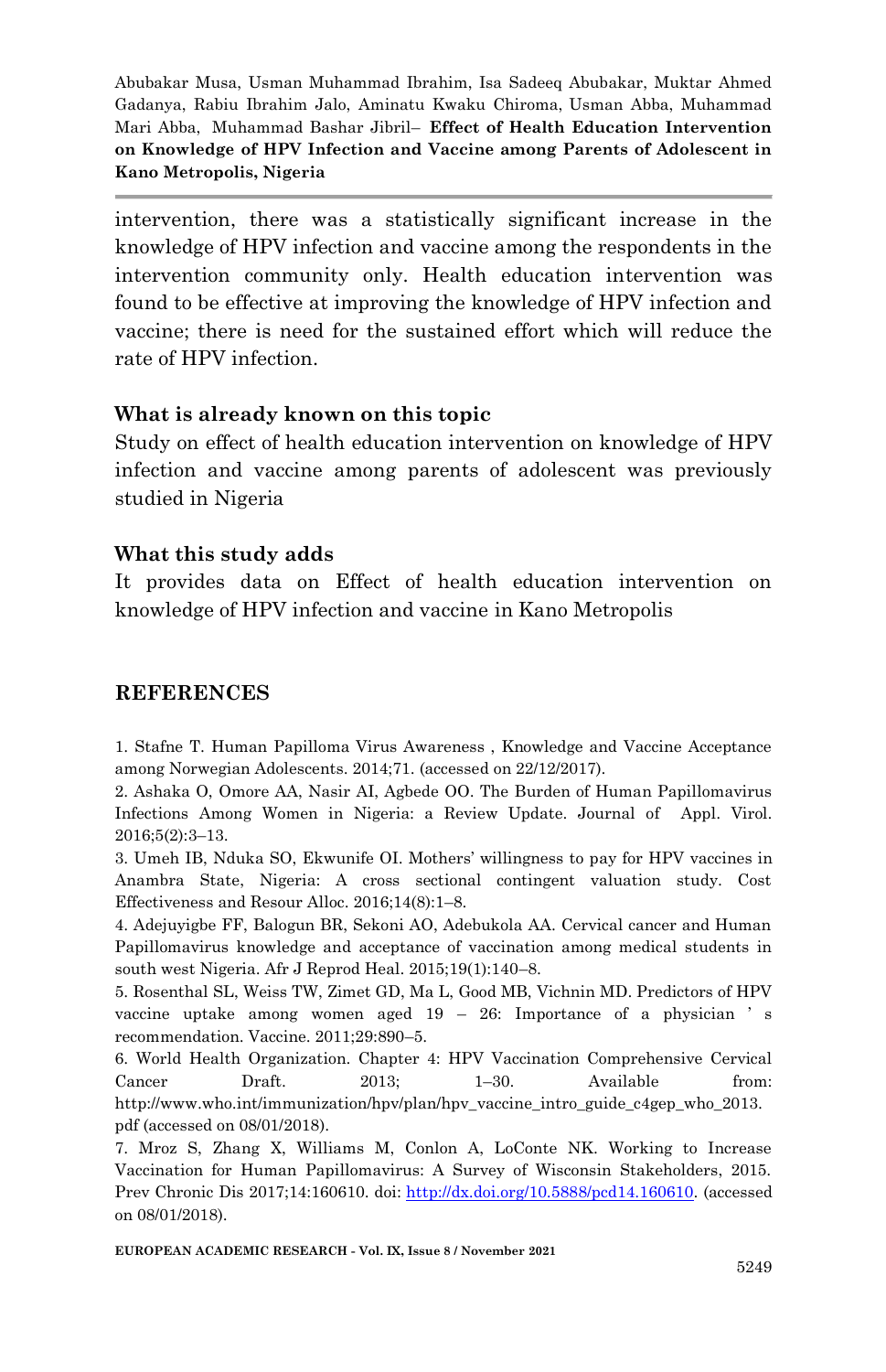8. Michael JB, Michael Bell, John TB, Inger KD, Debra EH, Daniel BJ, et al. CDC Newsroom. 2016.(accessed on 11/01/2018).

9. Odetola TD, Ekpo K. Nigerian Women ' s Perceptions about Human Papilloma Virus Immunisations. J Community Med Health Educ. 2012;2(11):1-5.

10. Odunyemi FT, Ndikom CM, Oluwatosin OA. Effect of Nursing Intervention on Mothers' Knowledge of Cervical Cancer and Acceptance of Human Papillomavirus Vaccination for their Adolescent Daughters in Abuja – Nigeria. Asia Pac J Oncol Nurse. 2018;5(1):223–30.

11. Chang IJ, Huang R, He W, Zhang S, Wang S, Zhao F, et al. Effect of an educational intervention on HPV knowledge and vaccine attitudes among urban employed women and female undergraduate students in China : a cross-sectional study. BMC Public Health. 2013;13(1):916.

12. Paul LR, Brenda S, Catherine AP, Dianne W, Noel TB. HPV and HPV Vaccine Education Intervention: Effects on Parents, Healthcare Staff, and School Staff. Cancer Epidemiol Biomarkers Prev. 2011;20(11):2354–61.

13. Nigerian C. Nigerian population commission. Fed Repub Niger off Gaz. 2009;96(2):B31-2.

14. Health EA. Kano State master list of settlement. 2015;(May):25–44.

15. Lawan UM, Abubakar IS, Jibo AM, Rufai A. Pattern, awareness and perceptions of health hazards associated with self medication among adult residents of kano metropolis, northwestern Nigeria. Indian J Community Med. 2013;38(3):144-51.

16. Magnani R. Sampling guide. Washington DC: Academy for Educational development 1997. p. 38.

17. Poole DN, Tracy JK, Levitz L, Sangare K, Yekta S, Tounkara K, et al. A Cross-Sectional Study to Assess HPV Knowledge and HPV Vaccine Acceptability in Mali. PLoS One. 2013;8(2):e56402.

18. Makwe CC, Anorlu RI, Odeyemi KA. Human papillomavirus (HPV) infection and vaccines: Knowledge, attitude and perception among female students at the University of Lagos, Lagos, Nigeria. J Epidemiol Glob Health. 2012;2(4):199–206.

19. World Medical Association. World Medical Association Declaration of Helsinki. Ethical principles for medical research involving human subjects. J Am Med Assoc. 2013;310(20):2191–4.

20. Iliyasu Z, Abubakar IS, Aliyu MH, Galadanci HS. Cervical cancer risk perception and predictors of human papilloma virus vaccine acceptance among female university students in Northern Nigeria. Journal of Obstetrics and Gynaecology. 2010;30(8):857– 62.

21. Latifa MF, Entisar Abo EE. The Impact of an Educational Intervention on Women's Knowledge and Perception Regarding Cervical Cancer and Human Papillomavirus Vaccines in Tanta City: Applying Health Belief Mode. Life Sci J. 2013;10(12s):997– 1005.

22. Bhavya AR, Jyothi GS, Chethana T. Impact of Health Education on HPV Vaccination Acknowledgements Compliance with Ethical Standards Conflict of interest. Indian J Gynaecol Oncol. 2017;15(9):1–4.

23. Maureen S, Dineo K, Claudine LB, Khalil H, Leah RA, Ann LC et al. Results of a Health Education Message Intervention on HPV Knowledge and Receipt of Follow-up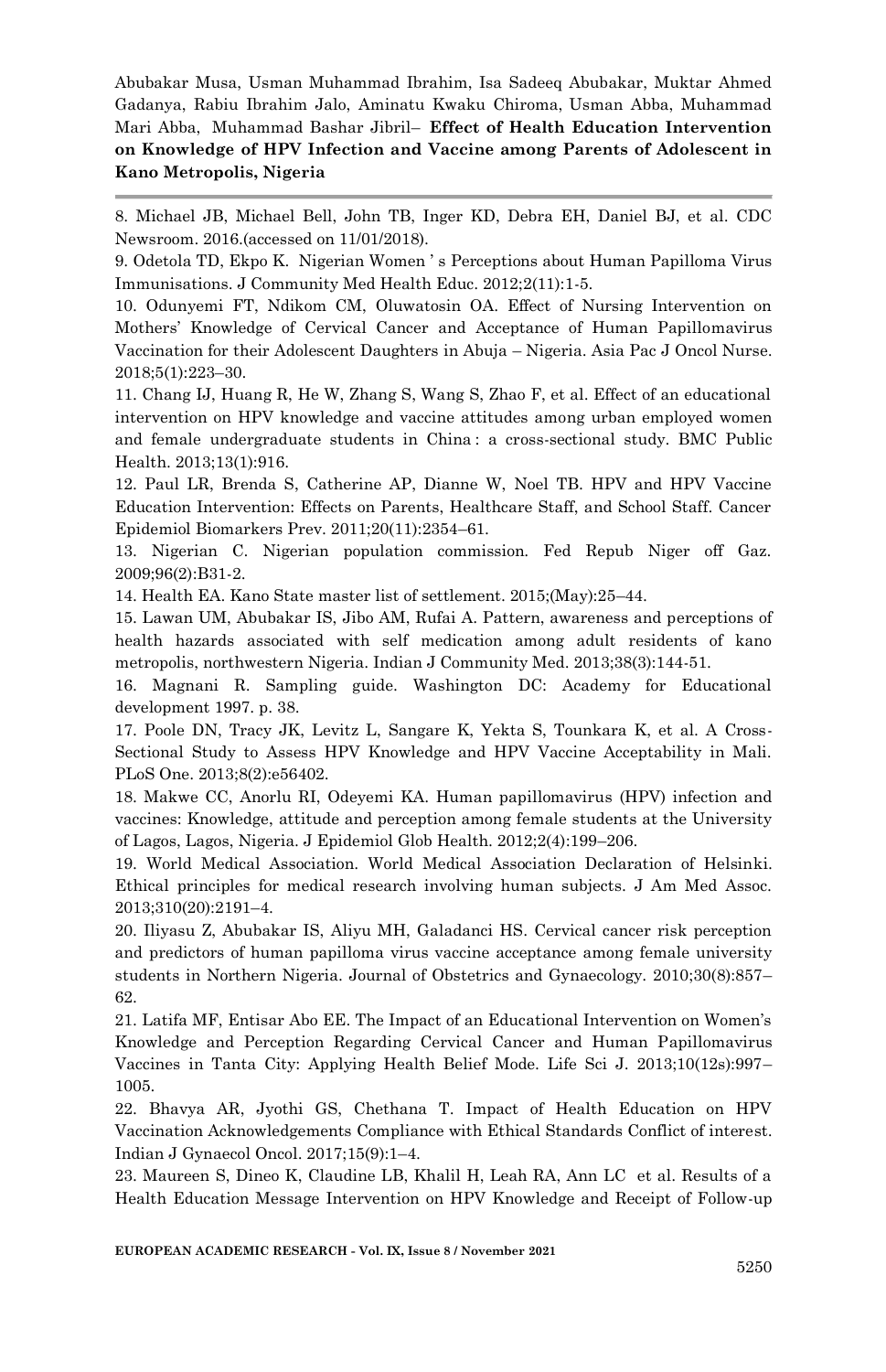Care among Latinas Infected with High-risk Human Papillom. J Heal Care Poor Underserved. 2015;26(4):1440–55.

24. Marlow LAV, Waller J, Wardle J. Trust and experience as predictors of HPV vaccine acceptance. Hum Vaccine. 2007;3(4):171–5.

25. Johnson KL, Lin M, Cabral O, Lewis E, Kazis IT. Variation in Human Papillomavirus Vaccine Uptake and Acceptability Between Female and Male Adolescents and Their caregivers. J Community Health. 2017;42(3):522–32.

26. Wymann MN, Spaar A, Ekkehardt Z. Human papillomavirus vaccine uptake in adolescence and adherence to cervical cancer screening in Switzerland : a national cross-sectional survey. Int J Public Health. 2018;63:105–14.

27. Onowhakpor AO, Omuemu VO, Osagie OL, Odili CG. Human Papilloma Virus Vaccination: Knowledge , Attitude and Uptake among Female Medical and Dental Students in a Tertiary Institution in Benin-City, Nigeria. Journal of Community Medicine and Primary Healthcare. 2016;28(2):101–8.

28. Cheruvu VK, Bhatta MP, Drinkard LN. Factors associated with parental reasons for " no-intent " to vaccinate female adolescents with human papillomavirus vaccine : National Immunization Survey - Teen 2008 – 2012. BMC Pediatr. 2017;17(52):1–11.

29. Giede C, Mcfadden LL, Komonoski P, Agrawal A, Stauffer A, Pierson R. The Acceptability of HPV Vaccination Among Women Attending the University of Saskatchewan Student Health Services. J Obs Gynaecol Can. 2010;32(7):679–86.

30. Agwu UM, Obuna JA, Ezeonu PO, Ezeonu CT, Onyire NB, Onoh RC, et al. Willingness to Continue Human Papilloma Vaccination by Self , Following a Free First Dose Vaccination Program in Low Resource Community. J Med Sci Clin Res. 2014;2(5):929–35.

31. Abiodun O, Sotunsa J, Ani F, Olu-Abiodun O. Knowledge and Acceptability of Human Papillomavirus (HPV) Vaccine among University Students in South West, Nigeria. Int J Adv Res. 2015;3(11):101–12.

32. Mehmood T, Allah M, Ur I, Saleem A. Knowledge, attitudes, and perception towards human papillomavirus among university students in Pakistan. Papillomavirus Res. 2016;2:122–7.

33. UNFPA. Adolescents and Youth Dashboard - Nigeria. 2017;1–3. Available from: http://www.unfpa.org/data/adolescent-youth/NE. (accessed on 17/03/2018).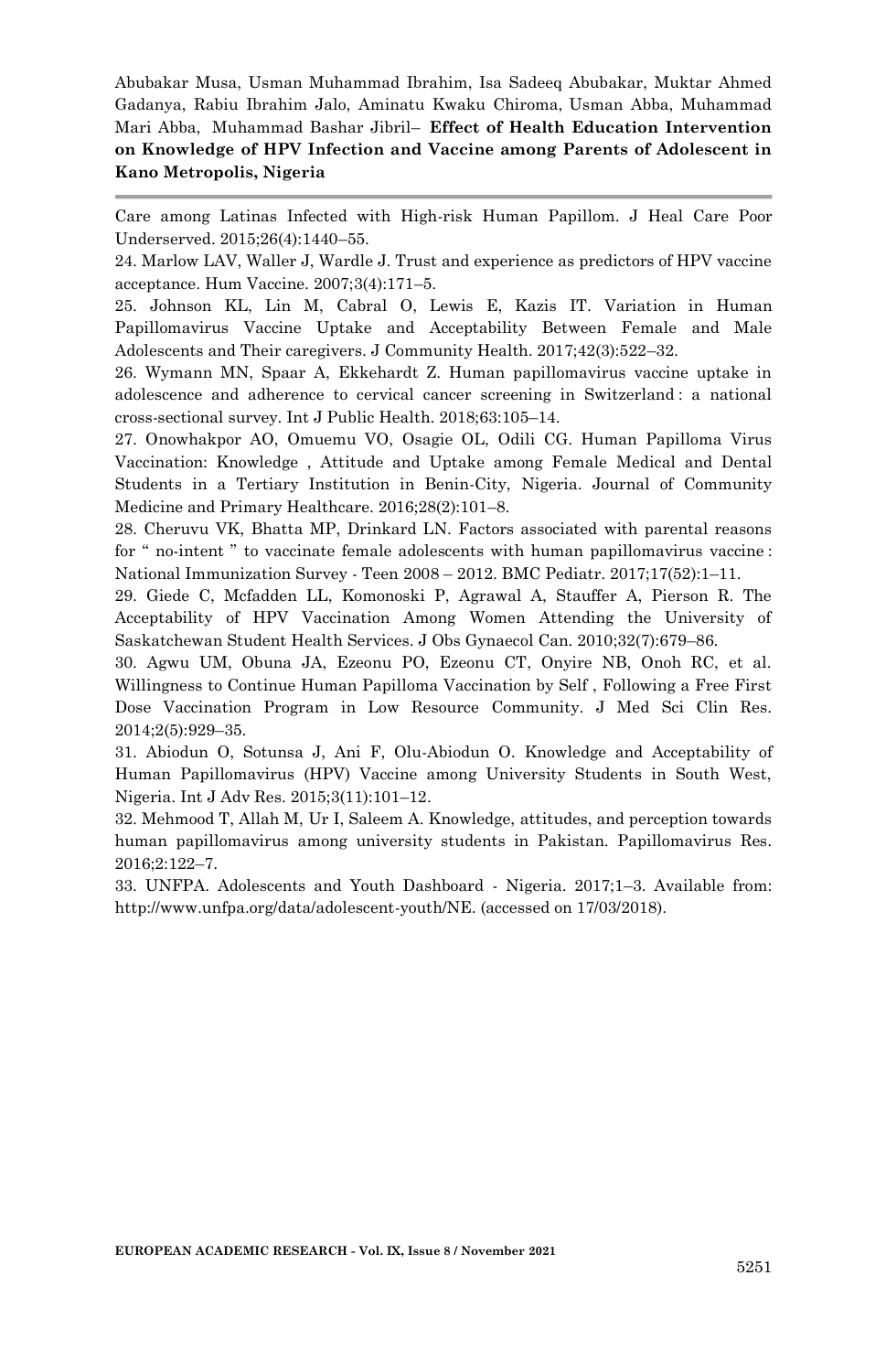| Variables                        | <b>Intervention Group</b> | <b>Control Group</b> | p-value |  |
|----------------------------------|---------------------------|----------------------|---------|--|
|                                  | $n = 213$                 | $n=211$              |         |  |
|                                  | n (%)                     | n (%)                |         |  |
| Age group (years)                |                           |                      |         |  |
| 25-34                            | 34 (16.0)                 | 31(14.7)             |         |  |
| 35-44                            | 77 (36.2)                 | 81 (38.4)            |         |  |
| 45-54                            | 54(25.4)                  | 54(25.6)             |         |  |
| 55-64                            | 38 (17.8)                 | 34(16.1)             | 0.98    |  |
| 65-74                            | 10(4.7)                   | 11(5.2)              |         |  |
| $Mean \pm SD$                    | $44.62 \pm 11.46$         | $44.73 \pm 11.10$    | 0.93    |  |
| Gender                           |                           |                      |         |  |
| Male                             | 109(51.2)                 | 111(52.6)            | 0.77    |  |
| Female                           | 104(48.8)                 | 100(47.4)            |         |  |
| Ethnicity                        |                           |                      |         |  |
| Hausa                            |                           | 146 (69.2)           |         |  |
| Fulani                           | 145(68.1)                 | 26 (12.3)            | 0.99    |  |
| Igbo                             | 25 (11.7)                 | 17(8.1)              |         |  |
| Yoruba                           | 18(8.5)                   | 13(6.2)              |         |  |
| Others                           | 14(6.6)                   | 9(4.3)               |         |  |
| Religion                         | 11(5.2)                   |                      |         |  |
| Islam                            |                           | 197 (93.4)           | 0.37    |  |
| Christianity                     | 193 (90.6)                | 14 (6.6)             |         |  |
|                                  | 20 (9.4)                  |                      |         |  |
| <b>Marital</b> status            |                           |                      |         |  |
| Married                          | 193 (90.6)                | 195 (92.4)           | 0.83    |  |
| Divorced                         | 13(6.1)                   | 10(4.7)              |         |  |
| Widowed                          | 7(3.3)                    | 6(2.8)               |         |  |
| <b>Educational status</b>        |                           |                      |         |  |
| Non-Formal                       | 54(25.4)                  | 64 (30.3)            |         |  |
| Primary level                    | 19(8.9)                   | 23 (10.9)            | 0.18    |  |
| Secondary level                  | 66 (31.0)                 | 71 (33.6)            |         |  |
| Tertiary level                   | 74(34.7)                  | 53(25.1)             |         |  |
| Occupation                       |                           |                      |         |  |
| Civil servant                    | 37 (17.4)                 | 35(16.6)             |         |  |
| Trader                           | 50(23.5)                  | 53(25.1)             |         |  |
| Farmer                           | 27 (12.7)                 | 25 (11.8)            | 0.97    |  |
| Artisan                          | 99 (46.5)                 | 98 (46.4)            |         |  |
| <b>Monthly Income</b>            |                           |                      |         |  |
| < Minimum wage                   | 130 (61.0)                | 122 (57.8)           |         |  |
| >Minimum wage                    | 83 (39.0)                 | 89 (42.2)            | 0.55    |  |
| Median<br><i>(interquartile)</i> |                           |                      |         |  |
| range)                           | 22000 (40000)             | 20000 (42000)        | 0.067†  |  |
|                                  |                           |                      |         |  |

| Table 1: Respondents' socio-demographic characteristics |  |
|---------------------------------------------------------|--|
|                                                         |  |
|                                                         |  |

**†** Mann-Whitney U, Minimum wage ₦18,000



**Figure 1: Respondents levels of knowledge of HPV infection and vaccine before and after intervention**

**EUROPEAN ACADEMIC RESEARCH - Vol. IX, Issue 8 / November 2021**